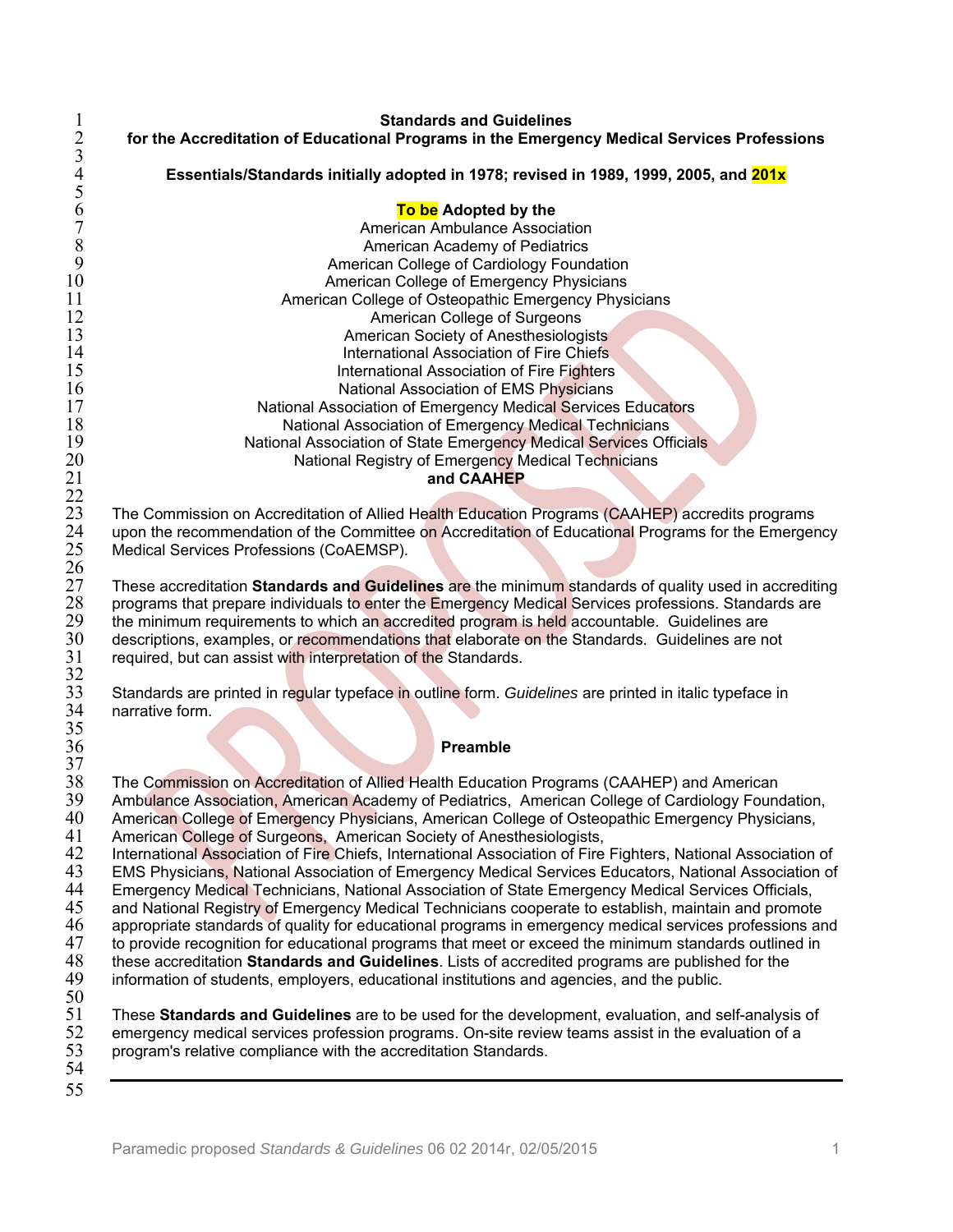# 56 **Description of the Profession (as per EMS Agenda for Future, NHTSA)**

57<br>58 58 The Emergency Medical Services Professions include four levels: Paramedic, Advanced EMT, EMT, and 59<br>59 Emergency Medical Responder, CAAHEP accredits educational programs at the Paramedic and 59 Emergency Medical Responder. CAAHEP accredits educational programs at the Paramedic and<br>60 Advanced EMT levels. Programs at the EMT and Emergency Medical Responder levels may be i 60 Advanced EMT levels. Programs at the EMT and Emergency Medical Responder levels may be included

61 as exit points in CAAHEP-accredited Paramedic and Advanced EMT programs. "Stand-alone" EMT and 62<br>62 Emergency Medical Responder programs may be reviewed by the Committee on Accreditation of 62 Emergency Medical Responder programs may be reviewed by the Committee on Accreditation of 63 Educational Programs for the Emergency Medical Services Professions (CoAEMSP).

Educational Programs for the Emergency Medical Services Professions (CoAEMSP). 64

# 65 **Paramedic**

# 66<br>67

67 The Paramedic is an allied health professional whose primary focus is to provide advanced emergency 68 medical care for critical and emergent patients who access the emergency medical system. This medical care for critical and emergent patients who access the emergency medical system. This 69 individual possesses the complex knowledge and skills necessary to provide patient care and<br>70 transportation. Paramedics function as part of a comprehensive EMS response, under medica 70 transportation. Paramedics function as part of a comprehensive EMS response, under medical oversight.<br>71 Paramedics perform interventions with the basic and advanced equipment typically found on an Paramedics perform interventions with the basic and advanced equipment typically found on an ambulance. The Paramedic is a link from the scene into the health care system.

 $rac{72}{73}$ 

# 74 **Advanced Emergency Medical Technician**

 $rac{75}{76}$ 76 The primary focus of the Advanced Emergency Medical Technician is to provide basic and limited<br>77 advanced emergency medical care and transportation for critical and emergent patients who acces 77 advanced emergency medical care and transportation for critical and emergent patients who access the <br>78 emergency medical system. This individual possesses the basic knowledge and skills necessary to 78 emergency medical system. This individual possesses the basic knowledge and skills necessary to<br>79 provide patient care and transportation. Advanced Emergency Medical Technicians function as part 79 provide patient care and transportation. Advanced Emergency Medical Technicians function as part of a<br>80 comprehensive EMS response, under medical oversight. Advanced Emergency Medical Technicians 80 comprehensive EMS response, under medical oversight. Advanced Emergency Medical Technicians<br>81 perform interventions with the basic and advanced equipment typically found on an ambulance. The 81 perform interventions with the basic and advanced equipment typically found on an ambulance. The 82 Advanced Emergency Medical Technician is a link from the scene to the emergency health care syst Advanced Emergency Medical Technician is a link from the scene to the emergency health care system. 83

# 84 **Emergency Medical Technician**

85<br>86 86 The primary focus of the Emergency Medical Technician is to provide basic emergency medical care and 87 transportation for critical and emergent patients who access the emergency medical system. This 87 transportation for critical and emergent patients who access the emergency medical system. This<br>88 individual possesses the basic knowledge and skills necessary to provide patient care and transpo 88 individual possesses the basic knowledge and skills necessary to provide patient care and transportation.<br>89 Emergency Medical Technicians function as part of a comprehensive EMS response, under medical 89 Emergency Medical Technicians function as part of a comprehensive EMS response, under medical<br>90 oversight, Emergency Medical Technicians perform interventions with the basic equipment typically f 90 oversight. Emergency Medical Technicians perform interventions with the basic equipment typically found<br>91 on an ambulance. The Emergency Medical Technician is a link from the scene to the emergency health 91 on an ambulance. The Emergency Medical Technician is a link from the scene to the emergency health 92 care system. care system.

93

# 94 **Emergency Medical Responder**

95<br>96 96 The primary focus of the Emergency Medical Responder is to initiate immediate lifesaving care to critical<br>97 patients who access the emergency medical system. This individual possesses the basic knowledge and 97 patients who access the emergency medical system. This individual possesses the basic knowledge and<br>98 skills necessary to provide lifesaving interventions while awaiting additional EMS response and to assist 98 skills necessary to provide lifesaving interventions while awaiting additional EMS response and to assist 99 higher level personnel at the scene and during transport. Emergency Medical Responders function as<br>100 part of a comprehensive EMS response, under medical oversight. Emergency Medical Responders 100 part of a comprehensive EMS response, under medical oversight. Emergency Medical Responders 101<br>101 perform basic interventions with minimal equipment. perform basic interventions with minimal equipment.

102 103

 $\frac{105}{106}$ 

 $\frac{107}{108}$ 

110

# 104 **I. Sponsorship**

# **A. Sponsoring Institution**

108 A sponsoring institution must be at least one of the following, and must either award credit for the 109 program or have an articulation agreement with an accredited post-secondary institution: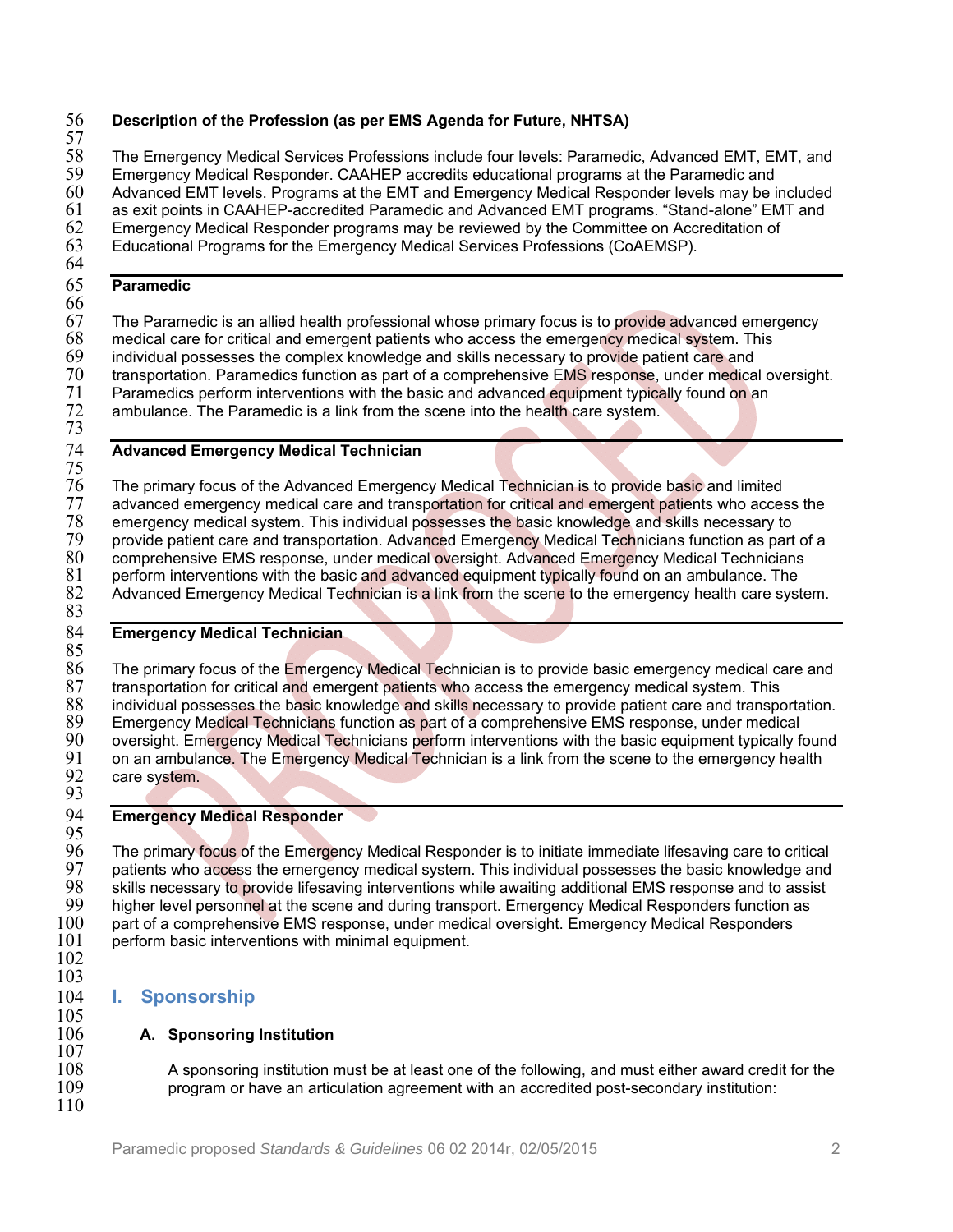- 1.1 1. A post-secondary academic institution accredited by an institutional accrediting agency that is<br>112 recognized by the U.S. Department of Education, and authorized under applicable law or 112 recognized by the U.S. Department of Education, and authorized under applicable law or<br>113 other acceptable authority to provide a post-secondary program, which awards a minimuri 113 other acceptable authority to provide a post-secondary program, which awards a minimum of 114 a diploma/certificate at the completion of the program. a diploma/certificate at the completion of the program. 115 116 2. A foreign post-secondary academic institution acceptable to CAAHEP, which is authorized<br>117 foreign under applicable law or other acceptable authority to provide a postsecondary program. 117 under applicable law or other acceptable authority to provide a postsecondary program,<br>118 which awards a minimum of a certificate/diploma at the completion of the academic proc which awards a minimum of a certificate/diploma at the completion of the academic program.  $\frac{119}{120}$ 120 3. A hospital, clinic or medical center accredited by a healthcare accrediting agency or equivalent 121 that is recognized by the U.S. Department of Health and Human Services, and authorized 121 that is recognized by the U.S. Department of Health and Human Services, and authorized<br>122 the under applicable law or other acceptable authority to provide healthcare, and authorized 122 under applicable law or other acceptable authority to provide healthcare, and authorized<br>123 under applicable law or other acceptable authority to provide the post-secondary progran 123 under applicable law or other acceptable authority to provide the post-secondary program,<br>124 which awards a minimum of a diploma/certificate at the completion of the program. which awards a minimum of a diploma/certificate at the completion of the program.  $\frac{125}{126}$ 126 4. A governmental (i.e., state, county, or municipal) educational or governmental medical service,<br>127 and which is authorized by the State to provide initial educational programs, and authorized 127 and which is authorized by the State to provide initial educational programs, and authorized<br>128 https://www.under.applicable.law.or.org/theracceptable.authority.to.provide.the.post-secondary.program. 128 under applicable law or other acceptable authority to provide the post-secondary program,<br>129 which awards a minimum of a diploma/certificate at the completion of the program. which awards a minimum of a diploma/certificate at the completion of the program.  $\frac{130}{131}$ 131 5. A branch of the United States Armed Forces or other Federal agency, which awards a<br>132 minimum of a certificate/diploma at the completion of the program. minimum of a certificate/diploma at the completion of the program.  $\frac{133}{134}$ 134 *For a distance education program, the location of program is the mailing address of the sponsor.*  135<br>136 136 **B. Consortium Sponsor**   $\frac{137}{138}$ 138 138 1. A consortium sponsor is an entity consisting of two or more members that exists for the purpose of operating an educational program. In such instances, at least one of the 139 **purpose of operating an educational program.** In such instances, at least one of the 140 members of the consortium must meet the requirements of a sponsoring institution a 140 members of the consortium must meet the requirements of a sponsoring institution as described in LA. described in I.A. 142<br>143 143 2. The responsibilities of each member of the consortium must be clearly documented in a<br>144 formal affiliation agreement or memorandum of understanding. which includes governance 144 **formal affiliation agreement or memorandum** of understanding, which includes governance and lines of authority. and lines of authority.  $\frac{146}{147}$ 147 **C. Responsibilities of Sponsor**  148<br>149 149 The Sponsor must ensure that the provisions of these *Standards and Guidelines* are met. 150 **II. Program Goals**   $\frac{151}{152}$ 152 **A. Program Goals and Outcomes**   $\frac{153}{154}$ 154 There must be a written statement of the program's goals and learning domains consistent with<br>155 and responsive to the demonstrated needs and expectations of the various communities of interest 155 and responsive to the demonstrated needs and expectations of the various communities of interest 156 served by the educational program. The communities of interest that are served by the program 156 served by the educational program. The communities of interest that are served by the program<br>157 must include, but are not limited to: students, graduates, faculty, sponsor administration, 157 must include, but are not limited to: students, graduates, faculty, sponsor administration,<br>158 hospital/clinic representatives employers police and/or fire services with a role in EMS services. hospital/clinic representatives, employers, police and/or fire services with a role in EMS services, 159 key governmental officials, physicians, and the public.  $\frac{160}{161}$ 161 *The Advisory Committee should have significant representation and input from non-program*  162 *personnel. Advisory committee meetings may include participation by synchronous electronic*  means.
- 164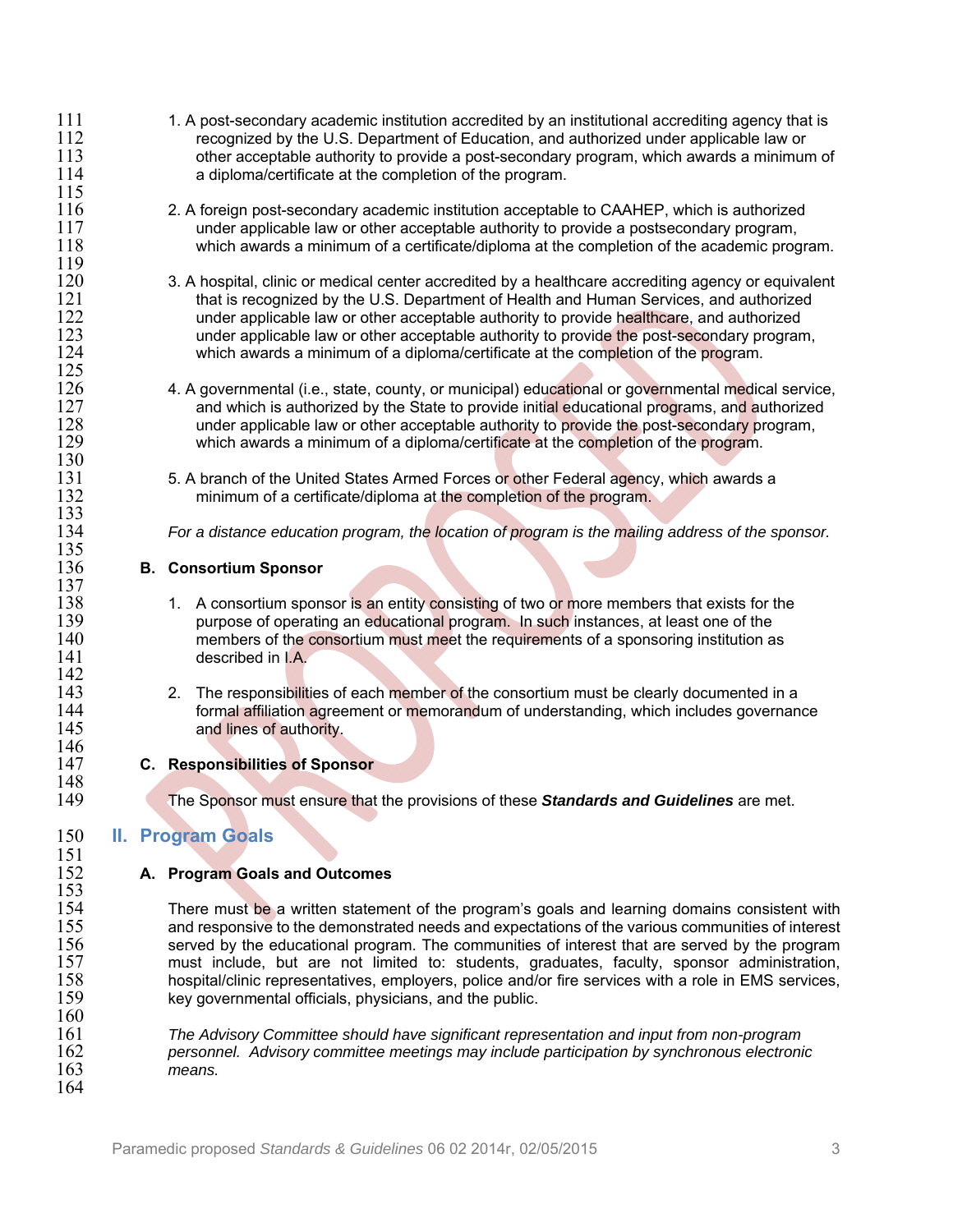165 Program-specific statements of goals and learning domains provide the basis for program<br>166 http://www.planning.implementation. and evaluation. Such goals and learning domains must be com 166 planning, implementation, and evaluation. Such goals and learning domains must be compatible 167<br>167 with the mission of the sponsoring institution(s), the expectations of the communities of interest. 167 with the mission of the sponsoring institution(s), the expectations of the communities of interest, 168 and nationally accepted standards of roles and functions. Goals and learning domains are based<br>169 https upon the substantiated needs of health care providers and employers, and the educational needs 169 upon the substantiated needs of health care providers and employers, and the educational needs 170 of the students served by the educational program.

#### **B. Appropriateness of Goals and Learning Domains**

174 The program must regularly assess its goals and learning domains. Program personnel must 175 interest. identify and respond to changes in the needs and/or expectations of its communities of interest.

177 An advisory committee, which is representative of at least each of the communities of interest 178 and and charged with the responsibility of meeting 178 178 **named in these Standards**, must be designated and charged with the responsibility of meeting at 179 and the responsibility of meeting at 179 and the responsibility of meeting at 179 and the responsibility revising 179 least annually, to assist program and sponsor personnel in formulating and periodically revising<br>180 **studies appropriate goals and learning domains**, monitoring needs and expectations, and ensuring 180 appropriate goals and learning domains, monitoring needs and expectations, and ensuring<br>181 http://www.program.com/state/state/state/state/state/state/state/space/state/space/state/space/state/minin 181 program responsiveness to change, and to review and endorse the program required minimum<br>182 http://www.mumbers.or/patient.contacts.. numbers of patient contacts,.

#### 184 **C. Minimum Expectations**

The program must have the following goal defining minimum expectations

- **188 <b>Paramedic**: "To prepare competent entry-level Paramedics in the cognitive (knowledge),<br>189 https://www.paramedictive.org/state/tive/delaytion/learning domains with or without exit points 189 psychomotor (skills), and affective (behavior) learning domains with or without exit points at the Advanced Emergency Medical Technician, and/o<br>190 190 the Advanced Emergency Medical Technician and/or Emergency Medical Technician, and/or **Emergency Medical Responder levels."**
- 192  **Advanced Emergency Medical Technician**: "To prepare competent entry-level Advanced<br>193 **Emergency Medical Technician in the cognitive (knowledge), psychomotor (skills), and** 193 Emergency Medical Technician in the cognitive (knowledge), psychomotor (skills), and<br>194 **Emergency Contantists** (behavior) learning domains." affective (behavior) learning domains,"

196 Programs adopting educational goals beyond entry-level competence must clearly delineate this<br>197 http://www.intent and provide evidence that all students have achieved the basic competencies prior to entry 197 intent and provide evidence that all students have achieved the basic competencies prior to entry<br>198 into the field with or without exit points at the Emergency Medical Technician, and/or Emergency 198 into the field with or without exit points at the Emergency Medical Technician, and/or Emergency<br>199 Medical Responder levels. Medical Responder levels.

201 *Nothing in this Standard restricts programs from formulating goals beyond entry-level*  competence.

## 203 **III. Resources**

171<br>172

173<br>174

 $\frac{176}{177}$ 

183<br>184

185<br>186

187

195<br>196

 $\frac{200}{201}$ 

204<br>205

 $\frac{206}{207}$ 

208<br>209

 $^{214}_{215}$ 

 $\frac{216}{217}$ 

## **A. Type and Amount**

#### 207 **1. Program Resources**

209 Program resources must be sufficient to ensure the achievement of the program's goals and<br>210 outcomes. Resources must include, but are not limited to: faculty: clerical and support staff: 210 outcomes. Resources must include, but are not limited to: faculty; clerical and support staff;<br>211 curriculum: finances: offices: classroom. laboratory. and. ancillary student facilities: clinical 211 curriculum; finances; offices; classroom, laboratory, and, ancillary student facilities; clinical 212 affiliates; equipment; supplies; computer resources; instructional reference materials, and<br>213 faculty/staff continuing education. faculty/staff continuing education.

#### 215 **2. Hospital/Clinical Affiliations and Field/Internship Affiliations**

217 For all affiliations, students must have access to adequate numbers of patients, proportionally<br>218 fistributed by age-range, chief complaint and interventions in the delivery of emergency care distributed by age-range, chief complaint and interventions in the delivery of emergency care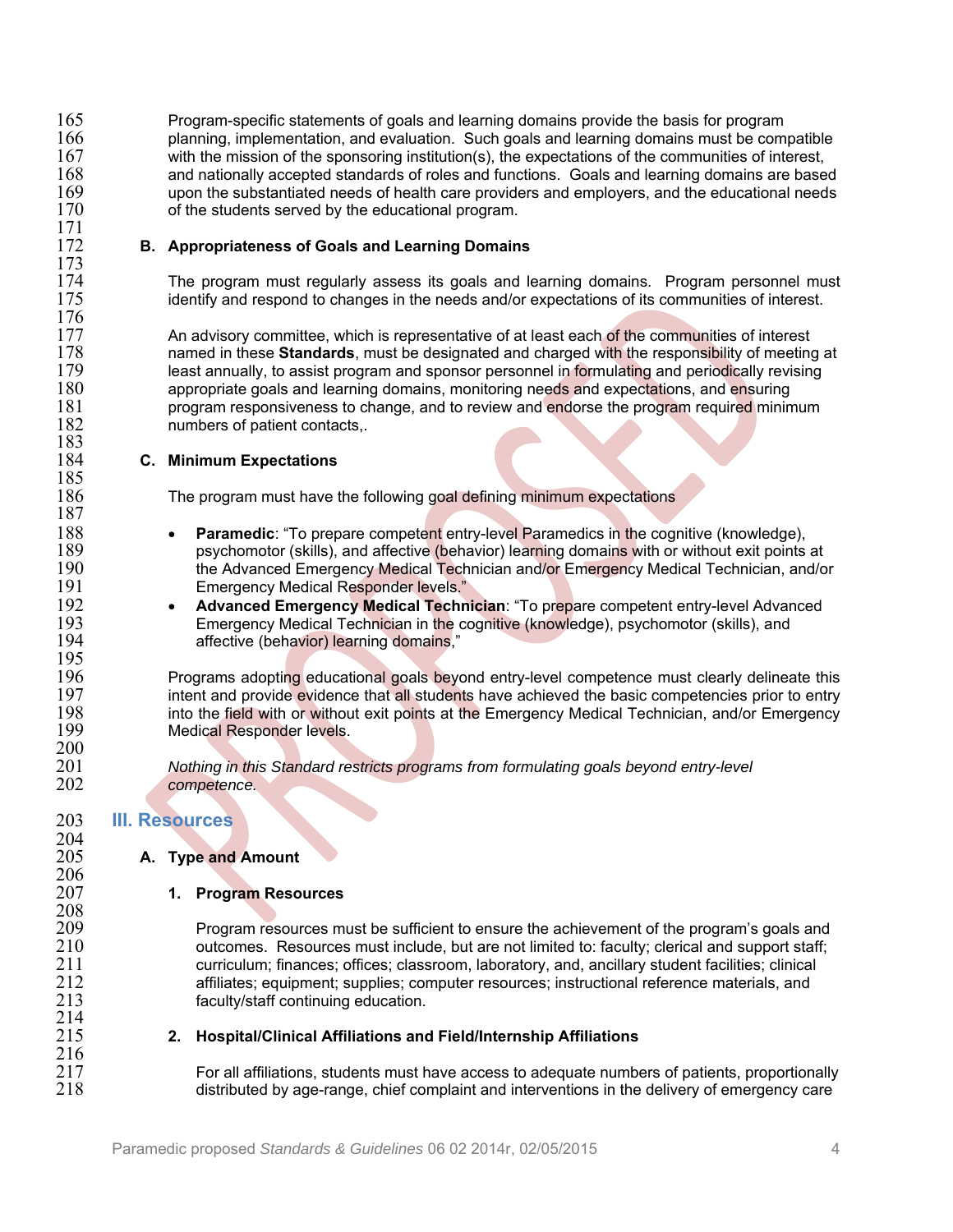219 appropriate to the level of the Emergency Medical Services Profession(s) for which training is<br>220 being offered. being offered.

222 The clinical/field experience/internship resources must ensure exposure to, and assessment<br>223 and management of the following patients and conditions: adult trauma and medical 223 and management of the following patients and conditions: adult trauma and medical<br>224 emergencies: airway management to include endotracheal intubation: obstetrics to ir 224 emergencies; airway management to include endotracheal intubation; obstetrics to include<br>225 obstetric patients with delivery and neonatal assessment and care; pediatric trauma and 225 obstetric patients with delivery and neonatal assessment and care; pediatric trauma and<br>226 medical emergencies including assessment and management; and geriatric trauma and 226 medical emergencies including assessment and management; and geriatric trauma and<br>227 medical emergencies. medical emergencies.

#### **B.** Personnel

 $^{221}_{222}$ 

228

230<br>231

234<br>235

236<br>237

240<br>241

 $\frac{242}{243}$ 

244<br>245

247<br>248

249<br>250

251<br>252

254<br>255

259<br>260

261<br>262

 $\frac{263}{264}$ 

 $\frac{265}{266}$ 

 $\frac{267}{268}$ 

 $\frac{270}{271}$ 

274

231 The sponsor must appoint sufficient faculty and staff with the necessary qualifications to perform<br>232 the functions identified in documented job descriptions and to achieve the program's stated goals 232 the functions identified in documented job descriptions and to achieve the program's stated goals<br>233 and outcomes. and outcomes.

#### **1. Program Director**

- 237 **a. Responsibilities** The program director must be responsible for all aspects of the 238 program, including, but not limited to:<br>239 1) the administration, organization, a
	- 1) the administration, organization, and supervision of the educational program,
	- 2) the continuous quality review and improvement of the educational program,
	- 3) long range planning and ongoing development of the program,
- 245 4) the effectiveness of the program, including instruction and faculty, with systems in<br>246 5 246 blace to demonstrate the effectiveness of the program. place to demonstrate the effectiveness of the program,
	- 5) cooperative involvement with the medical director,
	- 6) the orientation/training and supervision of clinical and field internship preceptors
- 252 7) the effectiveness and quality of fulfillment of responsibilities delegated to another qualified individual. qualified individual.
- 255 **b. Qualifications:** The program director must:<br>256 **b.** Qualifications: The program director must:
- 256 1) possess a minimum of a Bachelor's degree to direct a Paramedic program and a<br>257 minimum of an Associate's degree to direct an Advanced Emergency Medical 257 minimum of an Associate's degree to direct an Advanced Emergency Medical<br>258 Technician program, from an accredited institution of higher education. Technician program, from an accredited institution of higher education.

260 *Program Directors should have a minimum of a Master's degree.* 

- 2) have appropriate medical or allied health education, training, and experience,
- 3) be knowledgeable about methods of instruction, testing and evaluation of students,
- 4) have field experience in the delivery of out-of-hospital emergency care,
- 268 5) have academic training and preparation related to emergency medical services at 269 least equivalent to that of a paramedic,
- 271 6) be knowledgeable about the current versions of the *National EMS Scope of Practice* 272 and *National EMS Education Standards*, and about evidenced-informed clinical practice.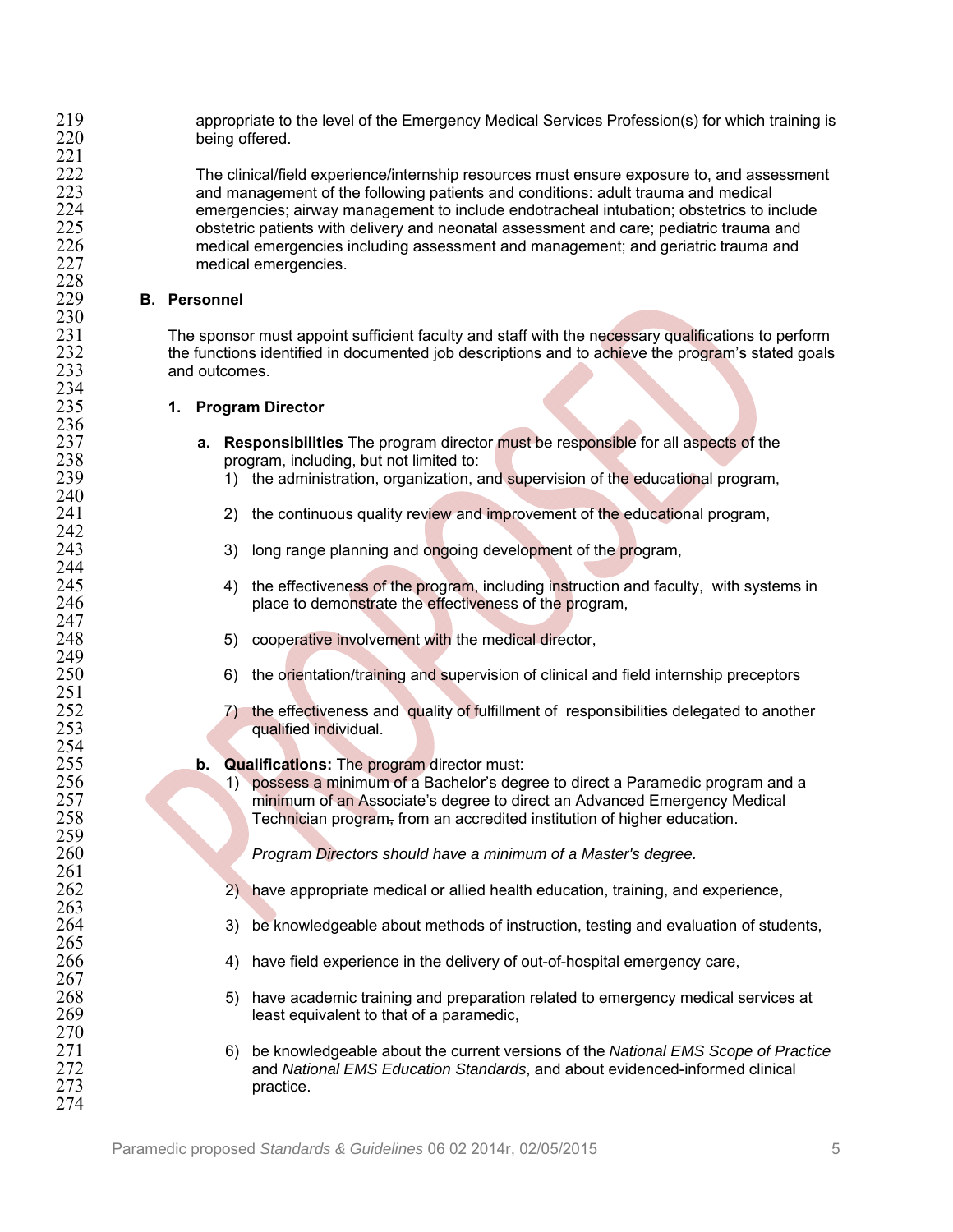| 275 |    |    | For most programs, the program director should be a full-time position.                                                               |
|-----|----|----|---------------------------------------------------------------------------------------------------------------------------------------|
| 276 |    |    |                                                                                                                                       |
| 277 | 2. |    | <b>Medical Director</b>                                                                                                               |
| 278 |    |    |                                                                                                                                       |
| 279 |    | а. | <b>Responsibilities:</b> The medical director must be responsible for medical oversight of the                                        |
| 280 |    |    | program, and must:                                                                                                                    |
| 281 |    |    | review and approve the educational content of the program curriculum for<br>1)                                                        |
| 282 |    |    | appropriateness, medical accuracy, and reflection of current evidence-informed pre-                                                   |
| 283 |    |    | hospital or emergency care practice.                                                                                                  |
| 284 |    |    |                                                                                                                                       |
| 285 |    |    | 2) review and approve the required minimum numbers for each of the required patient                                                   |
| 286 |    |    | contacts and procedures listed in these Standards.                                                                                    |
| 287 |    |    |                                                                                                                                       |
| 288 |    |    | 3) review and approve the instruments and processes used to evaluate students in                                                      |
| 289 |    |    | didactic, laboratory, clinical, and field internship,                                                                                 |
| 290 |    |    |                                                                                                                                       |
| 291 |    |    | 4) review the progress of each student throughout the program, and assist in the                                                      |
| 292 |    |    | determination of appropriate corrective measures, when necessary.                                                                     |
| 293 |    |    |                                                                                                                                       |
| 294 |    |    | Corrective measures should occur in the cases of adverse outcomes, failing                                                            |
| 295 |    |    | academic performance, and disciplinary action.                                                                                        |
| 296 |    |    |                                                                                                                                       |
| 297 |    |    | ensure the competence of each graduate of the program in the cognitive,<br>5)                                                         |
| 298 |    |    | psychomotor, and affective domains,                                                                                                   |
| 299 |    |    |                                                                                                                                       |
| 300 |    |    | engage in cooperative involvement with the program director,<br>6)                                                                    |
|     |    |    |                                                                                                                                       |
| 301 |    |    |                                                                                                                                       |
| 302 |    |    | 7) ensure the effectiveness and quality of any Medical Director responsibilities                                                      |
| 303 |    |    | delegated to another qualified physician.                                                                                             |
| 304 |    |    |                                                                                                                                       |
| 305 |    |    | ensure educational interaction of physicians with students.<br>8)                                                                     |
| 306 |    |    |                                                                                                                                       |
| 307 |    |    | The Medical Director interaction should be in a variety of settings, such as lecture,                                                 |
| 308 |    |    | laboratory, clinical, field internship. Interaction may be by synchronous electronic                                                  |
| 309 |    |    | methods.                                                                                                                              |
| 310 |    |    |                                                                                                                                       |
| 311 |    | b. | <b>Qualifications:</b> The Medical Director must:                                                                                     |
| 312 |    |    | be a physician currently licensed and authorized to practice in the location of the<br>$\left( \begin{matrix} 1 \end{matrix} \right)$ |
| 313 |    |    | program, with experience and current knowledge of emergency care of acutely ill and                                                   |
| 314 |    |    | injured patients,                                                                                                                     |
| 315 |    |    |                                                                                                                                       |
| 316 |    |    | 2)<br>have adequate training or experience in the delivery of out-of-hospital emergency                                               |
| 317 |    |    | care, including the proper care and transport of patients, medical direction, and                                                     |
| 318 |    |    | quality improvement in out-of-hospital care,                                                                                          |
| 319 |    |    |                                                                                                                                       |
| 320 |    |    | be an active member of the local medical community and participate in professional<br>3)                                              |
| 321 |    |    | activities related to out-of-hospital care,                                                                                           |
| 322 |    |    |                                                                                                                                       |
| 323 |    |    | be knowledgeable about the education of the Emergency Medical Services<br>4)                                                          |
| 324 |    |    | Professions, including professional, legislative and regulatory issues regarding the                                                  |
| 325 |    |    | education of the Emergency Medical Services Professions.                                                                              |
| 326 |    |    |                                                                                                                                       |
| 327 |    |    | 3. Associate Medical Director: When the program Medical Director delegates specified                                                  |
| 328 |    |    | responsibilities, the program must designate one or more Associate Medical Directors.                                                 |
| 329 |    |    |                                                                                                                                       |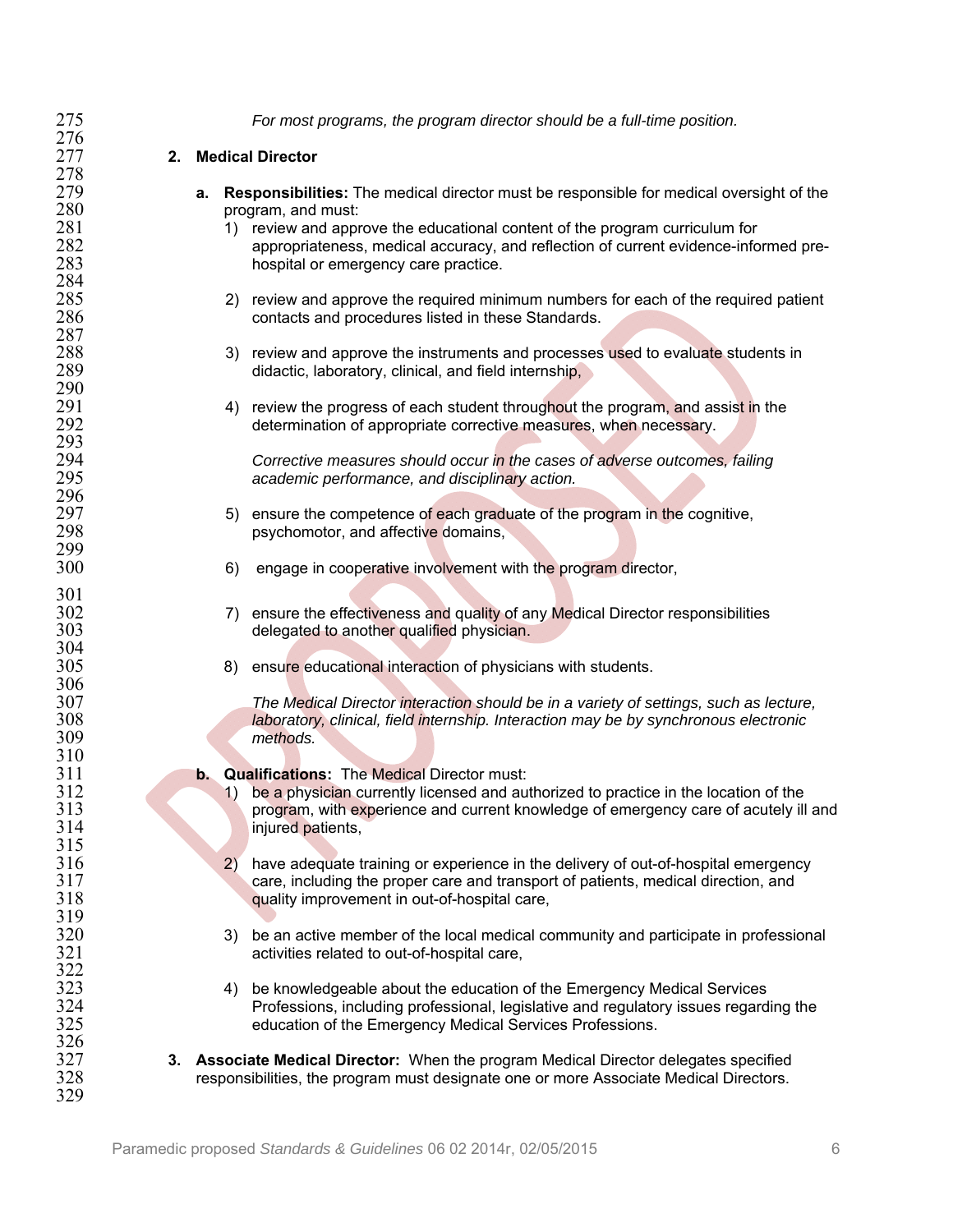| 330 | a. Responsibilities                                                                                                                      |
|-----|------------------------------------------------------------------------------------------------------------------------------------------|
| 331 | 1) Fulfill responsibilities as delegated by the program MD                                                                               |
| 332 |                                                                                                                                          |
| 333 | <b>b.</b> Qualifications: The Associate Medical Director must:                                                                           |
| 334 | be a physician currently licensed and authorized to practice in the location of the<br>1)                                                |
| 335 | program, with experience and current knowledge of emergency care of acutely ill and                                                      |
| 336 | injured patients,                                                                                                                        |
| 337 |                                                                                                                                          |
| 338 | For a distance education program, the location of program is the mailing address of                                                      |
| 339 | the sponsor.                                                                                                                             |
| 340 |                                                                                                                                          |
| 341 | have adequate training or experience in the delivery of out-of-hospital emergency<br>2)                                                  |
| 342 | care, including the proper care and transport of patients, medical direction, and                                                        |
| 343 | quality improvement in out-of-hospital care,                                                                                             |
| 344 |                                                                                                                                          |
| 345 | be an active member of the local medical community and participate in professional<br>3)                                                 |
| 346 | activities related to out-of-hospital care,                                                                                              |
| 347 |                                                                                                                                          |
| 348 | be knowledgeable about the education of the Emergency Medical Services<br>4)                                                             |
| 349 | Professions, including professional, legislative and regulatory issues regarding the                                                     |
| 350 | education of the Emergency Medical Services Professions.                                                                                 |
| 351 |                                                                                                                                          |
| 352 | 4. Assistant Medical Director: When the program Medical Director or Associate Medical                                                    |
| 353 | Director cannot legally provide supervision for out-of-state location(s) of the educational                                              |
| 354 | activities of the program, the sponsor must appoint an Assistant Medical Director.                                                       |
| 355 |                                                                                                                                          |
| 356 | a. Responsibilities                                                                                                                      |
| 357 | Medical supervision and oversight of students participating in field experience and/or<br>$\left( \begin{matrix} 1 \end{matrix} \right)$ |
| 358 | field internship                                                                                                                         |
| 359 |                                                                                                                                          |
| 360 | b. Qualifications:                                                                                                                       |
| 361 | be a physician currently licensed and authorized to practice in the jurisdiction of the<br>1)                                            |
| 362 | location of the student(s), with experience and current knowledge of emergency care                                                      |
| 363 | of acutely ill and injured patients,                                                                                                     |
| 364 |                                                                                                                                          |
| 365 | 2)<br>have adequate training or experience in the delivery of out-of-hospital emergency                                                  |
| 366 | care, including the proper care and transport of patients, medical direction, and                                                        |
| 367 | quality improvement in out-of-hospital care,                                                                                             |
| 368 |                                                                                                                                          |
| 369 | 3)<br>be an active member of the local medical community and participate in professional                                                 |
| 370 | activities related to out-of-hospital care,                                                                                              |
| 371 |                                                                                                                                          |
| 372 | be knowledgeable about the education of the Emergency Medical Services<br>4)                                                             |
| 373 | Professions, including professional, legislative and regulatory issues regarding the                                                     |
| 374 | education of the Emergency Medical Services Professions.                                                                                 |
| 375 |                                                                                                                                          |
| 376 | 5. Faculty / Instructional Staff                                                                                                         |
| 377 |                                                                                                                                          |
| 378 | a. Responsibilities: In each location where students are assigned for didactic or clinical                                               |
| 379 | instruction or supervised practice, there must be instructional faculty designated to                                                    |
| 380 | coordinate supervision and provide frequent assessments of the students' progress in                                                     |
| 381 | achieving acceptable program requirements.                                                                                               |
| 382 |                                                                                                                                          |
| 383 | <b>b.</b> Qualifications: The faculty must be knowledgeable in course content and effective in                                           |
| 384 | teaching their assigned subjects, and capable through academic preparation, training and                                                 |
| 385 | experience to teach the courses or topics to which they are assigned.                                                                    |
|     |                                                                                                                                          |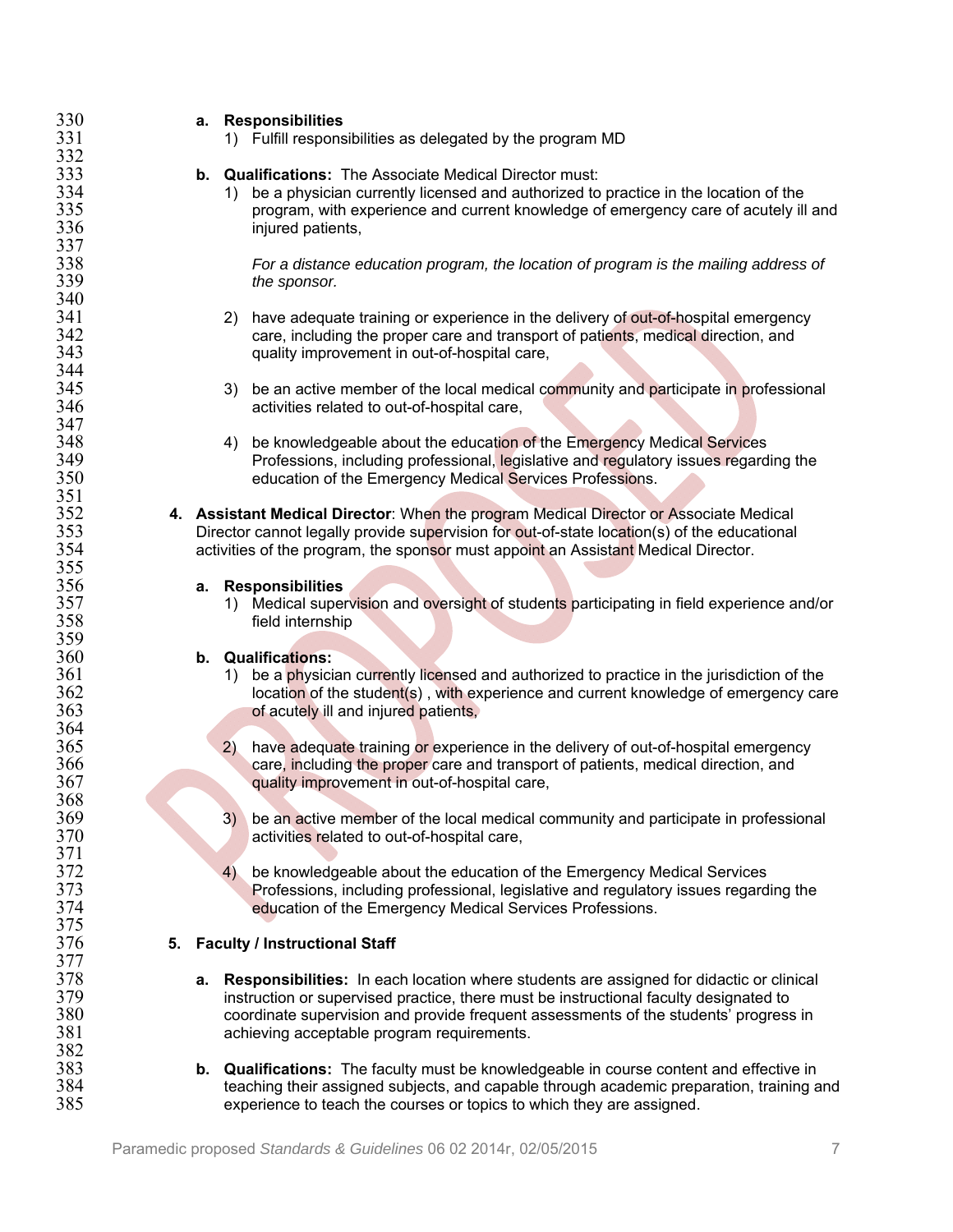| 387 | For most programs, there should be a faculty member to assist in teaching and/or clinical         |
|-----|---------------------------------------------------------------------------------------------------|
| 388 | coordination in addition to the program director. The faculty member should be certified by a     |
| 389 | nationally recognized certifying organization at an equal or higher level of professional         |
| 390 | training than the Emergency Medical Services Profession(s) for which training is being            |
| 391 | offered.                                                                                          |
| 392 |                                                                                                   |
| 393 | Lead Instructor: When the Program Director delegates specified responsibilities to a lead<br>6.   |
| 394 | instructor, that individual must:                                                                 |
| 395 |                                                                                                   |
| 396 | Responsibilities: Perform duties assigned under the direction and delegation of the<br>a.         |
| 397 | program director.                                                                                 |
| 398 |                                                                                                   |
| 399 | The Lead Instructor duties may include teaching paramedic or AEMT course(s) and/or                |
| 400 | assisting in coordination of the didactic, lab, clinical and/or field internship instruction.     |
| 401 |                                                                                                   |
| 402 | <b>Qualifications:</b> The Lead Instructor must possess<br>b.                                     |
| 403 | 1) a minimum of an associate degree                                                               |
| 404 | professional healthcare credential(s)<br>(2)                                                      |
| 405 | 3) experience in emergency medicine / prehospital care,                                           |
| 406 | 4) knowledge of instructional methods, and                                                        |
| 407 | teaching experience to deliver content, skills instruction, and remediation.<br>5)                |
| 408 |                                                                                                   |
| 409 | Lead Instructors should have a bachelor's degree.                                                 |
| 410 |                                                                                                   |
| 411 | The Lead Instructor role may also include providing leadership for course coordination            |
| 412 |                                                                                                   |
| 413 | and supervision of adjunct faculty/instructors.                                                   |
| 414 |                                                                                                   |
| 415 | The program director may serve as the lead instructor.                                            |
|     |                                                                                                   |
|     |                                                                                                   |
| 416 | C. Curriculum                                                                                     |
| 417 |                                                                                                   |
| 418 | 1. The curriculum must ensure the achievement of program goals and learning domains.              |
| 419 | Instruction must be an appropriate sequence of classroom, laboratory, clinical/field              |
| 420 | experience, and field internship activities.                                                      |
| 421 |                                                                                                   |
| 422 | Progression of learning must be didactic/laboratory integrated with or followed by clinical/field |
| 423 | experience followed by the capstone field internship, which must occur after all core didactic,   |
| 424 | laboratory, and clinical experience.                                                              |
| 425 |                                                                                                   |
| 426 | Instruction must be based on clearly written course syllabi that include course description,      |
| 427 | course objectives, methods of evaluation, topic outline, and competencies required for            |
| 428 | graduation.                                                                                       |
| 429 |                                                                                                   |
| 430 | The program must demonstrate by comparison that the curriculum offered meets or exceeds           |
| 431 | the content and competency of the latest edition of the National EMS Education Standards.         |
| 432 |                                                                                                   |
| 433 | The program must set and require minimum numbers of patient/skill contacts for each of the<br>2.  |
| 434 | required patients and conditions listed in these Standards, and at least annually evaluate and    |
| 435 | document that the established program minimums are adequate to achieve entry-level                |
| 436 | competency.                                                                                       |
| 437 |                                                                                                   |
| 438 | Further pre-requisites and/or co-requisites should be required to address competencies in         |
| 439 | basic health sciences (Anatomy and Physiology) and in basic academic skills (English and          |
| 440 | Mathematics).                                                                                     |
| 441 |                                                                                                   |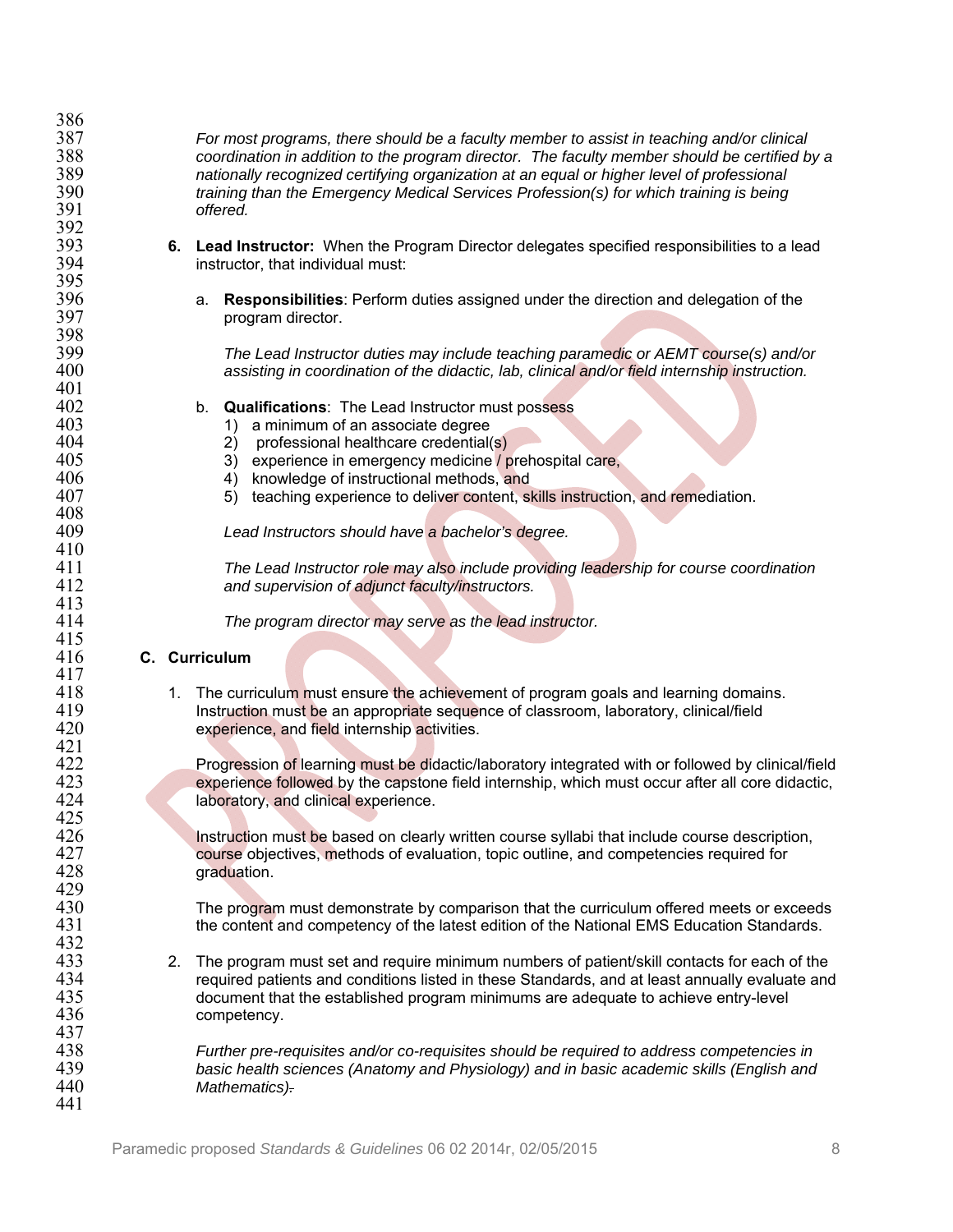- 442 3. The field internship must provide the student with an opportunity to serve as team leader in a<br>443 variety of pre-hospital advanced life support emergency medical situations. variety of pre-hospital advanced life support emergency medical situations. 444<br>445 445 *AEMT is based on competency, but may be typically 150-250 beyond EMT, which is 150-190,*  and may be taught separately or combined. 447 448 Definitions (to be moved to policies): 449<br>450 450 *Clinical experience: planned, scheduled, educational student experience with patient*  451 *contact activities in settings, such as hospitals, clinics, free-standing emergency centers,*  and may include field experience. 453<br>454 454 *Field Experience: planned, scheduled, educational student time spent on an EMS unit,*  455 *which may include observation and skill development, but which does not include team*  456 *leading and does not contribute to the CoAEMSP definition of field internship.*  457<br>458 458 *Field Internship: planned, scheduled, educational student time on an advanced life*  459 *support (ALS) unit responsible for responding to* critical and emergent patients who 460 access the emergency medical system *to develop and evaluate team leading skills. The*  461 *primary purpose of field internship is a capstone experience managing the Paramedic*  level decision-making associated with prehospital patients. 463<br>464 464 *Team Lead:* occurs during the capstone field internship experience in which students 465 apply the concepts acquired and demonstrate that they have achieved the terminal goals<br>466 for learning established by their educational program, and are able to demonstrate entryfor learning established by their educational program, and are able to demonstrate entry-467 level competency in the profession including the cognitive, psychomotor, and affective<br>468 learning domains. The capstone experience occurs after the didactic, lab and clinical, 468 learning domains. The capstone experience occurs after the didactic, lab and clinical,<br>469 and optional field experience components have been completed and of sufficient volunt 469 and optional field experience components have been completed and of sufficient volume<br>470 to show competence in a wide range of clinical situations. A successful team lead should 470 to show competence in a wide range of clinical situations. A successful team lead should<br>471 be clearly defined for preceptors and students to assist in inter-rater reliability. be clearly defined for preceptors and students to assist in inter-rater reliability. 472<br>473 473 **D. Resource Assessment**  474<br>475 475 The program must, at least annually, assess the appropriateness and effectiveness of the 476 creativeness of the 476 476 resources described in these **Standards**. 477<br>478 478 The program must include results of resource assessment from at least students, faculty, medical<br>479 director(s), and advisory committee using the CoAEMSP resource assessment tools. director(s), and advisory committee using the CoAEMSP resource assessment tools. 480<br>481 481 The results of resource assessment must be the basis for ongoing planning and appropriate 482 change. An action plan must be developed when deficiencies are identified in the program 482 change. An action plan must be developed when deficiencies are identified in the program<br>483 resources. resources. 484<br>485 485 Implementation of the action plan must be documented and results measured by ongoing<br>486 **Interpret assessment**. resource assessment. 487 **IV. Student and Graduate Evaluation/Assessment**  488<br>489 489 **A. Student Evaluation**  490<br>491 491 **1. Frequency and Purpose**
- 492<br>493 493 Evaluation of students must be conducted on a recurrent basis and with sufficient frequency<br>494 fo provide both the students and program faculty with valid and timely indications of the 494 to provide both the students and program faculty with valid and timely indications of the<br>495 students' progress toward and achievement of the competencies and learning domains 495 students' progress toward and achievement of the competencies and learning domains<br>496 stated in the curriculum. stated in the curriculum.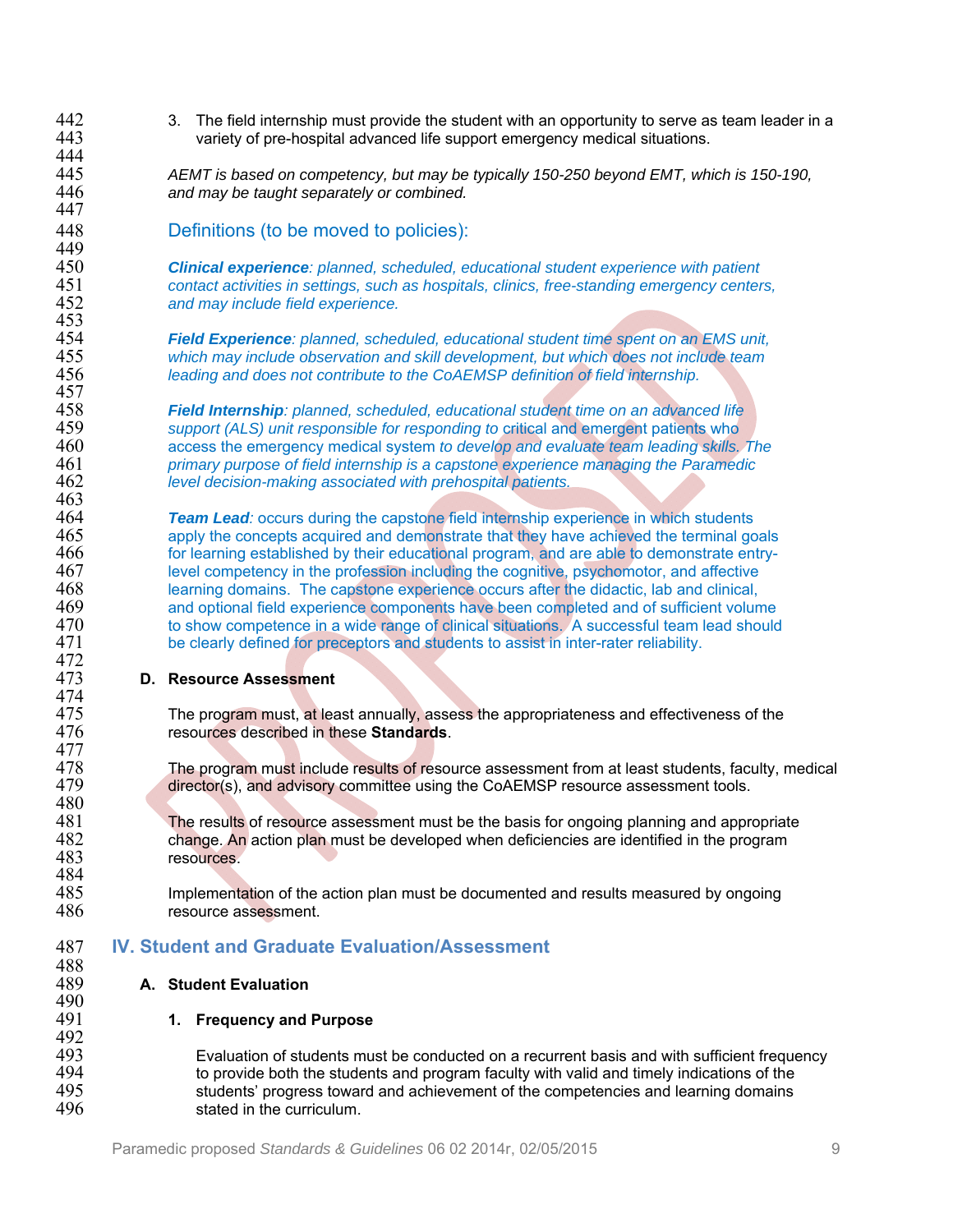| 497 |    |                                                                                               |
|-----|----|-----------------------------------------------------------------------------------------------|
| 498 |    | Achievement of the program competencies required for graduation must be assessed by           |
| 499 |    | criterion-referenced, summative, comprehensive final evaluations in all learning domains.     |
| 500 |    |                                                                                               |
| 501 | 2. | <b>Documentation</b>                                                                          |
| 502 |    |                                                                                               |
| 503 |    | Records of student evaluations must be maintained in sufficient detail to document<br>a.      |
| 504 |    | learning progress and achievements, including all program required minimum                    |
| 505 |    | competencies in all learning domains in the didactic, laboratory, clinical and field          |
| 506 |    | experience/internship phases of the program.                                                  |
| 507 |    |                                                                                               |
| 508 |    | The program must track and document that each student successfully meets each of the<br>b.    |
| 509 |    | program established minimum patient/skill requirements for the appropriate exit point         |
| 510 |    | according to patient age-range, chief complaint, and interventions.                           |
| 511 |    |                                                                                               |
| 512 |    | <b>B.</b> Outcomes                                                                            |
| 513 |    |                                                                                               |
| 514 |    | 1. Outcomes Assessment                                                                        |
| 515 |    | The program must periodically assess its effectiveness in achieving its stated goals and      |
| 516 |    | learning domains. The results of this evaluation must be reflected in the review and timely   |
| 517 |    | revision of the program.                                                                      |
| 518 |    |                                                                                               |
| 519 |    | Outcomes assessments must include, but are not limited to: national or state credentialing    |
| 520 |    | examination(s) performance, programmatic retention/attrition, graduate satisfaction, employer |
| 521 |    | satisfaction, job (positive) placement, and programmatic summative measures (i.e. final       |
| 522 |    | comprehensive students evaluations in all learning domains). The program must meet the        |
| 523 |    | outcomes assessment thresholds established by the CoAEMSP.                                    |
| 524 |    |                                                                                               |
| 525 |    | "Positive placement" means that the graduate is employed full or part-time in the profession  |
| 526 |    | or in a related field; or continuing his/her education; or serving in the military.           |
| 527 |    | A related field is one in which the individual is using cognitive, psychomotor, and affective |
| 528 |    | competencies acquired in the educational program.                                             |
| 529 |    |                                                                                               |
| 530 |    | "National credentialing examinations" are those accredited by the Institute for Credentialing |
| 531 |    | Excellence.                                                                                   |
| 532 |    |                                                                                               |
| 533 |    | 2. Outcomes Reporting                                                                         |
| 534 |    |                                                                                               |
| 535 |    | The program must periodically submit to the CoAEMSP the program goal(s), learning             |
| 536 |    | domains, evaluation systems (including type, cut score, and appropriateness/validity),        |
| 537 |    | outcomes, its analysis of the outcomes, and an appropriate action plan based on the           |
| 538 |    | analysis.                                                                                     |
| 539 |    |                                                                                               |
| 540 |    | Programs not meeting the established thresholds must begin a dialogue with the CoAEMSP        |
| 541 |    | to develop an appropriate plan of action to respond to the identified shortcomings.           |
|     |    |                                                                                               |
| 542 |    | <b>V. Fair Practices</b>                                                                      |
| 543 |    |                                                                                               |
| 544 |    | A. Publications and Disclosure                                                                |
| 545 |    |                                                                                               |
| 546 |    | 1. Announcements, catalogs, publications, and advertising must accurately reflect the program |
| 547 |    | offered.                                                                                      |
| 548 |    |                                                                                               |
| 549 |    | 2. At least the following must be made known to all applicants and students: the sponsor's    |
| 550 |    | institutional and programmatic accreditation status as well as the name, mailing address, web |
|     |    |                                                                                               |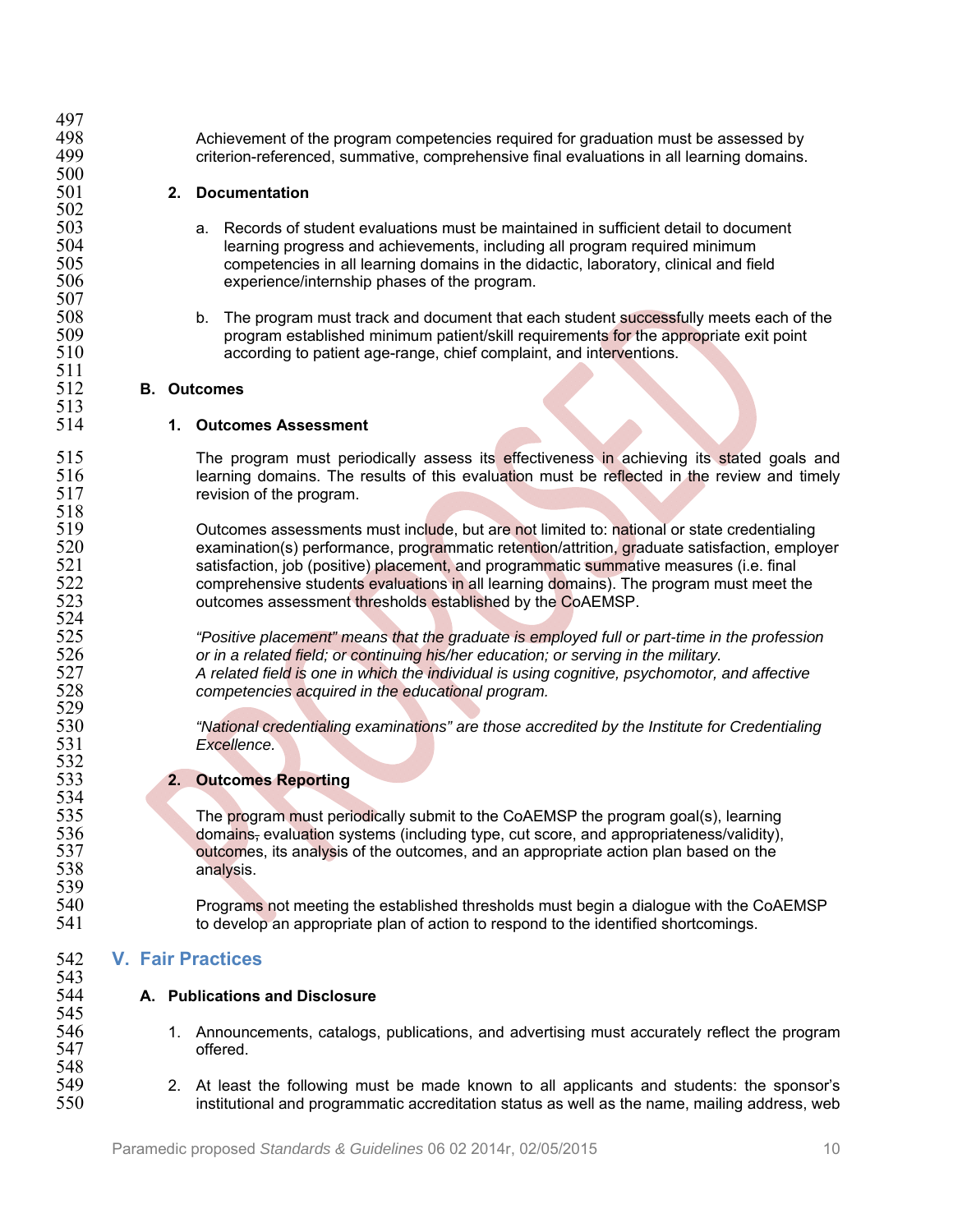551 site address, and phone number of the accrediting agencies; admissions policies and practices,<br>552 including technical standards (when used); policies on advanced placement, transfer of credits, 552 including technical standards (when used); policies on advanced placement, transfer of credits,<br>553 and credits for experiential learning: number of credits required for completion of the program: 553 and credits for experiential learning; number of credits required for completion of the program;<br>554 tuition/fees and other costs required to complete the program; policies and processes for 554 tuition/fees and other costs required to complete the program; policies and processes for<br>555 withdrawal and for refunds of tuition/fees. withdrawal and for refunds of tuition/fees.

- 557 3. At least the following must be made known to all students: academic calendar, student 558 558 558 grievance procedure, criteria for successful completion of each segment of the curriculum and<br>559 for graduation, and policies and processes by which students may perform clinical work while 559 for graduation, and policies and processes by which students may perform clinical work while<br>560 for an enrolled in the program. enrolled in the program.
- 562 4. The sponsor must maintain, and provide upon request, current and consistent information<br>563 about student/graduate achievement that includes the results of one or more of the outcomes 563 about student/graduate achievement that includes the results of one or more of the outcomes 564 564 assessments required in these **Standards**.

566 *The sponsor should develop a suitable means of communicating to the communities of*  interest the achievement of students/graduates.

#### 569 **B. Lawful and Non-discriminatory Practices**

571 All activities associated with the program, including student and faculty recruitment, student 572<br>572 and admission, and faculty employment practices, must be non-discriminatory and in accord with 572 admission, and faculty employment practices, must be non-discriminatory and in accord with<br>573 federal and state statutes, rules, and regulations. There must be a faculty grievance procedui 573 federal and state statutes, rules, and regulations. There must be a faculty grievance procedure<br>574 made known to all paid faculty. made known to all paid faculty.

576 A program conducting educational activities in other State(s) must provide documentation to<br>577 CoAEMSP that the program has successfully informed the state Office of EMS that the progr 577 CoAEMSP that the program has successfully informed the state Office of EMS that the program 578 has enrolled students in that state.

## 580 **C. Safeguards**

556<br>557

561<br>562

565<br>566

568<br>569

570<br>571

575<br>576

579<br>580

581<br>582

584<br>585

587<br>588

589<br>590

593<br>594

595<br>596

599

604<br>605

606

582 The health and safety of patients, students, faculty, and other participants associated with the 583 educational activities of the students must be adequately safeguarded.

585 All activities required in the program must be educational and students must not be substituted for staff.

## 588 **D. Student Records**

590 Satisfactory records must be maintained for student admission, advisement, counseling, and<br>591 evaluation. Grades and credits for courses must be recorded on the student transcript and 591 evaluation. Grades and credits for courses must be recorded on the student transcript and permanently maintained by the sponsor in a safe and accessible location.

## **E.** Substantive Change

596 The sponsor must report substantive change(s) as described in Appendix A to<br>597 CAAHEP/CoAEMSP in a timely manner. Additional substantive changes to be 597 CAAHEP/CoAEMSP in a timely manner. Additional substantive changes to be reported to 598 CoAEMSP within the time limits prescribed include:

- 1. Change in sponsorship
- 601 2. Change in location<br>602 3. Addition of a satellit
- 602 3. Addition of a satellite location<br>603 4. Addition of a distance learning
	- 4. Addition of a distance learning program

#### 605 **F. Agreements**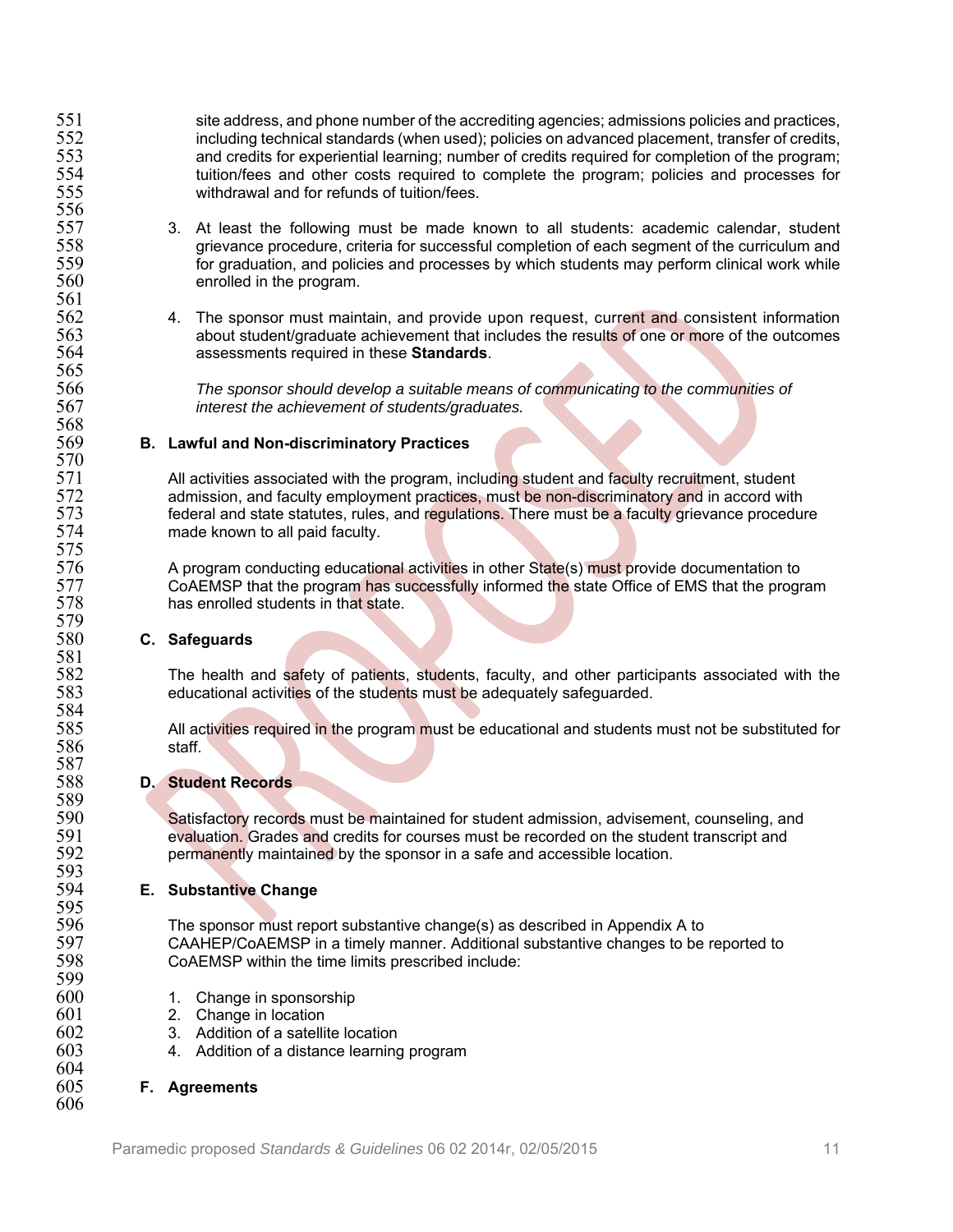There must be a formal affiliation agreement or memorandum of understanding between the sponsor and all other entities that participate in the education of the students describing the relationship, roles, and responsibilities of the sponsor and that entity.

Paramedic proposed *Standards & Guidelines* 06 02 2014r, 02/05/2015 12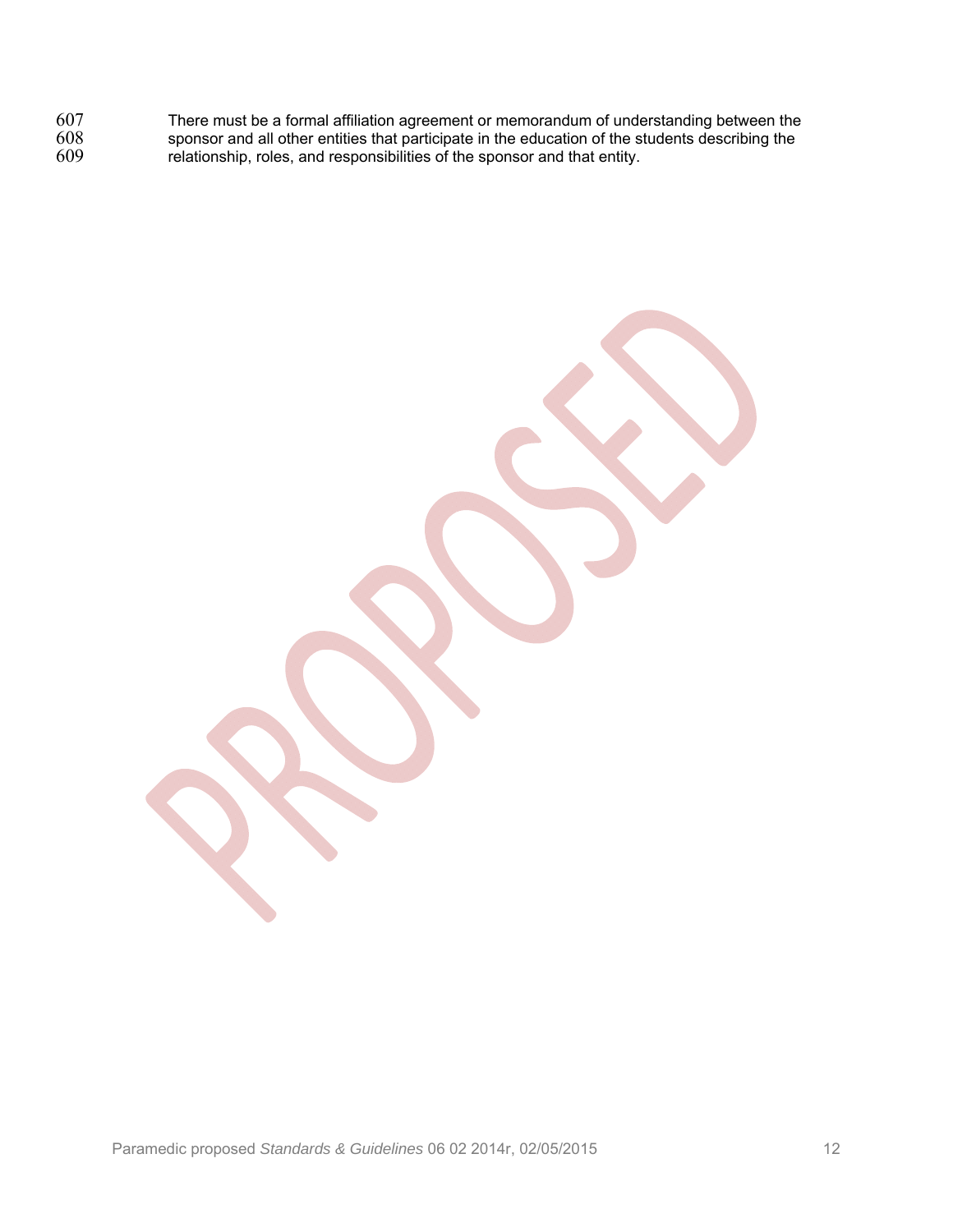| 610        |                                                                                                                                                                                                              |                  | <b>Appendix B</b>                                                                                      |  |  |
|------------|--------------------------------------------------------------------------------------------------------------------------------------------------------------------------------------------------------------|------------------|--------------------------------------------------------------------------------------------------------|--|--|
| 611<br>612 |                                                                                                                                                                                                              |                  | Curriculum                                                                                             |  |  |
| 613        |                                                                                                                                                                                                              |                  |                                                                                                        |  |  |
| 614<br>615 | "The National EMS Education Standards represent another step toward realizing the vision of the 1996<br>EMS Agenda for the Future, as articulated in the 2000 EMS Education Agenda for the Future: A Systems |                  |                                                                                                        |  |  |
| 616        |                                                                                                                                                                                                              |                  | Approach. The National EMS Education Standards outline the minimal terminal objectives for entry-level |  |  |
| 617        |                                                                                                                                                                                                              |                  | EMS personnel to achieve within the parameters outlined in the National EMS Scope of Practice Model."  |  |  |
| 618<br>619 |                                                                                                                                                                                                              |                  | (National EMS Education Standards, U.S. Department of Transportation, National Highway Traffic Safety  |  |  |
| 620        |                                                                                                                                                                                                              |                  | Administration, DOT HS 811 077A, January 2009)                                                         |  |  |
| 621        |                                                                                                                                                                                                              |                  | Appendix B does not contain the complete curriculum content required to demonstrate compliance with    |  |  |
| 622        |                                                                                                                                                                                                              |                  | Standard III.C. Only excerpts of the Table of Contents are presented. The complete curriculum is       |  |  |
| 623<br>624 |                                                                                                                                                                                                              |                  | specified in the current edition of the National EMS Education Standards.                              |  |  |
| 625        | a.                                                                                                                                                                                                           |                  | Anatomy and Physiology                                                                                 |  |  |
| 626        | b.                                                                                                                                                                                                           |                  | <b>Medical Terminology</b>                                                                             |  |  |
| 627        | C.                                                                                                                                                                                                           |                  | Pathophysiology                                                                                        |  |  |
| 628        | d.                                                                                                                                                                                                           |                  | Life Span Development                                                                                  |  |  |
| 629        |                                                                                                                                                                                                              | e. Public Health |                                                                                                        |  |  |
| 630<br>631 | f.                                                                                                                                                                                                           |                  | Pharmacology<br>Principles of Pharmacology                                                             |  |  |
| 632        |                                                                                                                                                                                                              | 1)<br>2)         | <b>Medication Administration</b>                                                                       |  |  |
| 633        |                                                                                                                                                                                                              | 3)               | <b>Emergency Medications</b>                                                                           |  |  |
| 634        | g.                                                                                                                                                                                                           |                  | Airway Management, Respirations and Artificial Ventilation                                             |  |  |
| 635        |                                                                                                                                                                                                              | 1)               | Airway Management                                                                                      |  |  |
| 636        |                                                                                                                                                                                                              | 2)               | Respiration                                                                                            |  |  |
| 637        |                                                                                                                                                                                                              | 3)               | <b>Artificial Ventilation</b>                                                                          |  |  |
| 638<br>639 | h.                                                                                                                                                                                                           | Assessment<br>1) | Scene Size-Up                                                                                          |  |  |
| 640        |                                                                                                                                                                                                              | 2)               | <b>Primary Assessment</b>                                                                              |  |  |
| 641        |                                                                                                                                                                                                              | 3)               | <b>History Taking</b>                                                                                  |  |  |
| 642        |                                                                                                                                                                                                              | 4)               | <b>Secondary Assessment</b>                                                                            |  |  |
| 643        |                                                                                                                                                                                                              | 5)               | <b>Monitoring Devices</b>                                                                              |  |  |
| 644        |                                                                                                                                                                                                              | 6)               | Reassessment                                                                                           |  |  |
| 645<br>646 | i.                                                                                                                                                                                                           | <b>Medicine</b>  | <b>Medical Overview</b>                                                                                |  |  |
| 647        |                                                                                                                                                                                                              | 1)<br>2)         | <b>Neurology</b>                                                                                       |  |  |
| 648        |                                                                                                                                                                                                              | 3)               | <b>Abdominal and Gastrointestinal Disorders</b>                                                        |  |  |
| 649        |                                                                                                                                                                                                              | 4)               | Immunology                                                                                             |  |  |
| 650        |                                                                                                                                                                                                              | 5)               | <b>Infectious Diseases</b>                                                                             |  |  |
| 651        |                                                                                                                                                                                                              | 6)               | <b>Endocrine Disorders</b>                                                                             |  |  |
| 652<br>653 |                                                                                                                                                                                                              | 7)               | Psychiatric                                                                                            |  |  |
| 654        |                                                                                                                                                                                                              | 8)<br>9)         | Cardiovascular<br>Toxicology                                                                           |  |  |
| 655        |                                                                                                                                                                                                              | 10)              | Respiratory                                                                                            |  |  |
| 656        |                                                                                                                                                                                                              | 11)              | Hematology                                                                                             |  |  |
| 657        |                                                                                                                                                                                                              | 12)              | Genitourinary/Renal                                                                                    |  |  |
| 658        |                                                                                                                                                                                                              | 13)              | Gynecology                                                                                             |  |  |
| 659        |                                                                                                                                                                                                              | 14)              | Non-Traumatic Musculoskeletal Disorders                                                                |  |  |
| 660<br>661 |                                                                                                                                                                                                              | 15)              | Diseases of the Eyes, Ears, Nose, and Throat<br><b>Shock and Resuscitation</b>                         |  |  |
| 662        | j.<br>k.                                                                                                                                                                                                     | Trauma           |                                                                                                        |  |  |
| 663        |                                                                                                                                                                                                              | 1)               | <b>Trauma Overview</b>                                                                                 |  |  |
| 664        |                                                                                                                                                                                                              | 2)               | <b>Bleeding</b>                                                                                        |  |  |